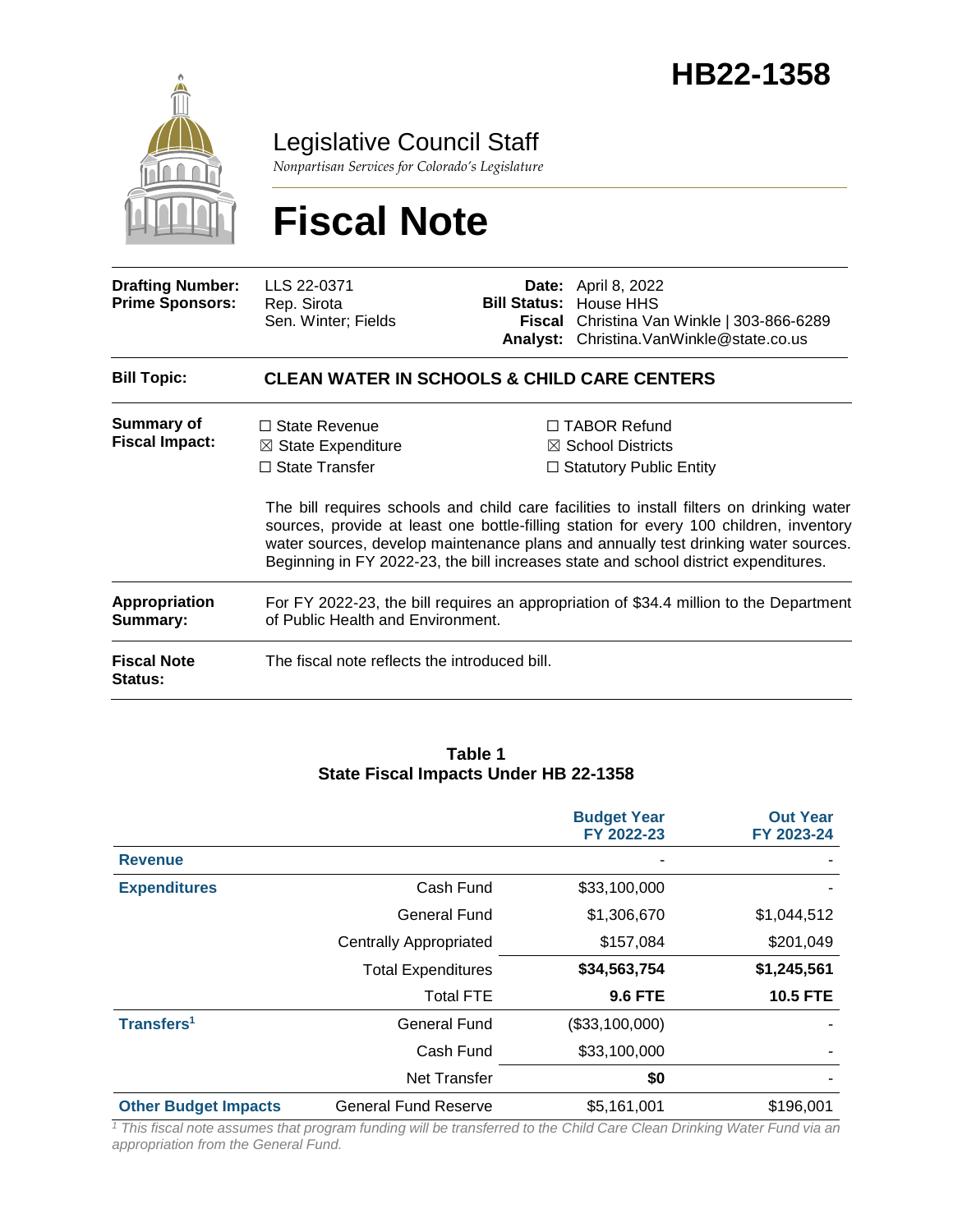## Page 2<br>April 8, 2022 **HB22-1358**

### **Summary of Legislation**

**Water filter installation and maintenance**. The bill requires all schools, child care centers, and family child care homes (facilities) to install NSF/ANSI-compliant filters on all drinking water sources, and have at least one filtered bottle-filling station for every one hundred students or children within 180 days following enactment. Facilities are required to create an inventory of all water sources, distinguishing drinking water sources from other sources, and post visible signs on sources identified as nondrinking water sources. Facilities must also develop and implement a maintenance plan for all filters and maintain records of all filter replacement activities. The CDPHE will develop and maintain a public list of approved filtration systems.

**Testing.** Facilities must test at least annually for the presence of lead in drinking water sources using a state-certified laboratory. Results must be made publically available and submitted to the Water Quality Control Commission (WQCC), who will make the results publically available within 30 days. If drinking water sources are found to contain lead in an amount of one part per billion or more, the facility must determine and implement a remediation plan, according to the process outlined in the bill.

**Training and enforcement.** The CDPHE will provide training in relevant languages to facilities regarding water filter maintenance, testing, and reporting processes. The CDPHE is not required to perform inspections, and the WQCC is authorized but not required to issue administrative orders and assess penalties. The WQCC must submit a report to relevant legislative committees by December 1 annually beginning in 2023 that summarizes testing results and identifies noncompliant facilities.

**Cash fund.** The bill creates the School and Child Care Clean Drinking Water Fund for CDPHE to use to help schools, child care centers, and family child care homes comply with the requirements and to reimburse as needed for costs. The CDPHE is authorized to accept money from any source for deposit into the fund.

### **Assumptions**

This fiscal note assumes that the newly-created cash fund will provide reimbursement for 100 percent of facility costs in FY 2022-23 to install filters and bottle-filling stations, purchase replacement cartridges, and conduct their first year of annual testing. It is assumed small facilities (less than 100 students or children) are not required to install a bottle-filling station, but may choose to do so. It is also assumed that small schools will install five point of use (POU) filters per school (\$150 per POU filter), large schools will install ten POU filters per school, small child care facilities will install two POU filters, and large child care facilities will install three POU filters per facility. This is in addition to the installation of bottle-filling stations (\$2,200 per station), which is assumed to be one station per 100 students or children for large facilities only. Maintenance costs are assumed to be \$200 per bottle-filling station and \$120 per POU filter. Annual testing costs are assumed to be \$40 per test.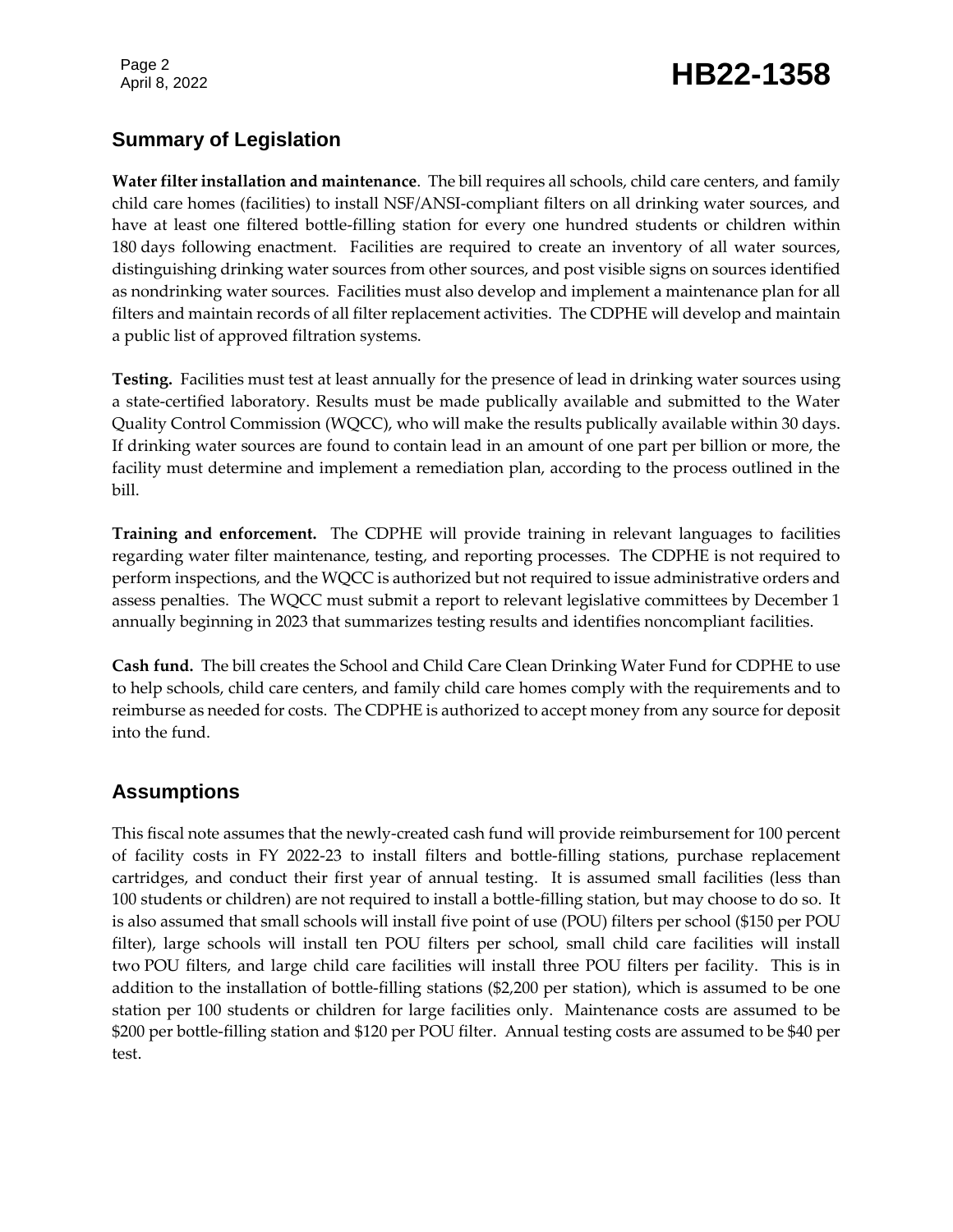Page 3

Page 3<br>April 8, 2022 **HB22-1358** 

Based on these assumptions and estimated costs, first year costs including installation, maintenance, and testing amount to around \$33.1 million. Actual reimbursement costs may vary based on the number of facilities that already meet the minimum filter requirements and facilities that choose to install more than the number of filters estimated in this fiscal note. Ongoing maintenance and testing costs amount to around \$7.2 million annually, which will be paid for by the facilities unless further funding is provided to the cash fund. These costs are provided in Table 2 below.

| Table 2                                                          |
|------------------------------------------------------------------|
| FY 2022-23 Estimated Costs for Schools and Child Care Facilities |

| <b>Facilities</b>     | <b>Bottle Filling</b><br><b>Stations</b> | <b>POU</b><br><b>Filters</b> | <b>One-Time</b><br><b>Installation</b> | <b>Annual</b><br><b>Maintenance</b> | <b>Annual</b><br><b>Testing</b> |
|-----------------------|------------------------------------------|------------------------------|----------------------------------------|-------------------------------------|---------------------------------|
| Large Schools (1,728) | 8,773                                    | 19,290                       | \$22,190,000                           | \$4,070,000                         | \$1,120,000                     |
| Small Schools (201)   | $\blacksquare$                           | 1.005                        | \$150,000                              | \$120,000                           | \$4,000                         |
| Large $CCC1(921)$     | 921                                      | 2.764                        | \$2,440,000                            | \$520,000                           | \$150,000                       |
| Small CCC (3,685)     | $\overline{\phantom{a}}$                 | 7.370                        | \$1,110,000                            | \$880,000                           | \$290,000                       |
| <b>Total (6,535)</b>  | 9,694                                    | 30,428                       | \$25,900,000                           | \$5,600,000                         | \$1,600,000                     |

*Notes: The number of facilities are based on data from the Department of Education and Department of Human Services. The number of bottle filling stations was calculated by dividing the pupil count or child care provider capacity by 100 for large facilities. The number of POU filters was calculated using assumptions outlined above. <sup>1</sup> CCC = licensed child care providers*

### **State Transfers**

The fiscal note assumes that money will be transferred from the General Fund to the Child Care Clean Drinking Water Fund for the CDPHE to reimburse facilities with costs incurred in FY 2022-23, including installing and maintaining filters and conducting annual testing. These costs are estimated to be \$33.1 million in FY 2022-23 based on the assumptions and calculations discussed above.

### **State Expenditures**

The bill increases state expenditures by \$34.6 million in FY 2022-23 and \$1.4 million in FY 2023-24 in the CDPHE. This fiscal note assumes that reimbursements will be made from the newly-created cash fund, and administrative costs will be funded with General Fund. These costs are outlined in Table 3 and detailed below.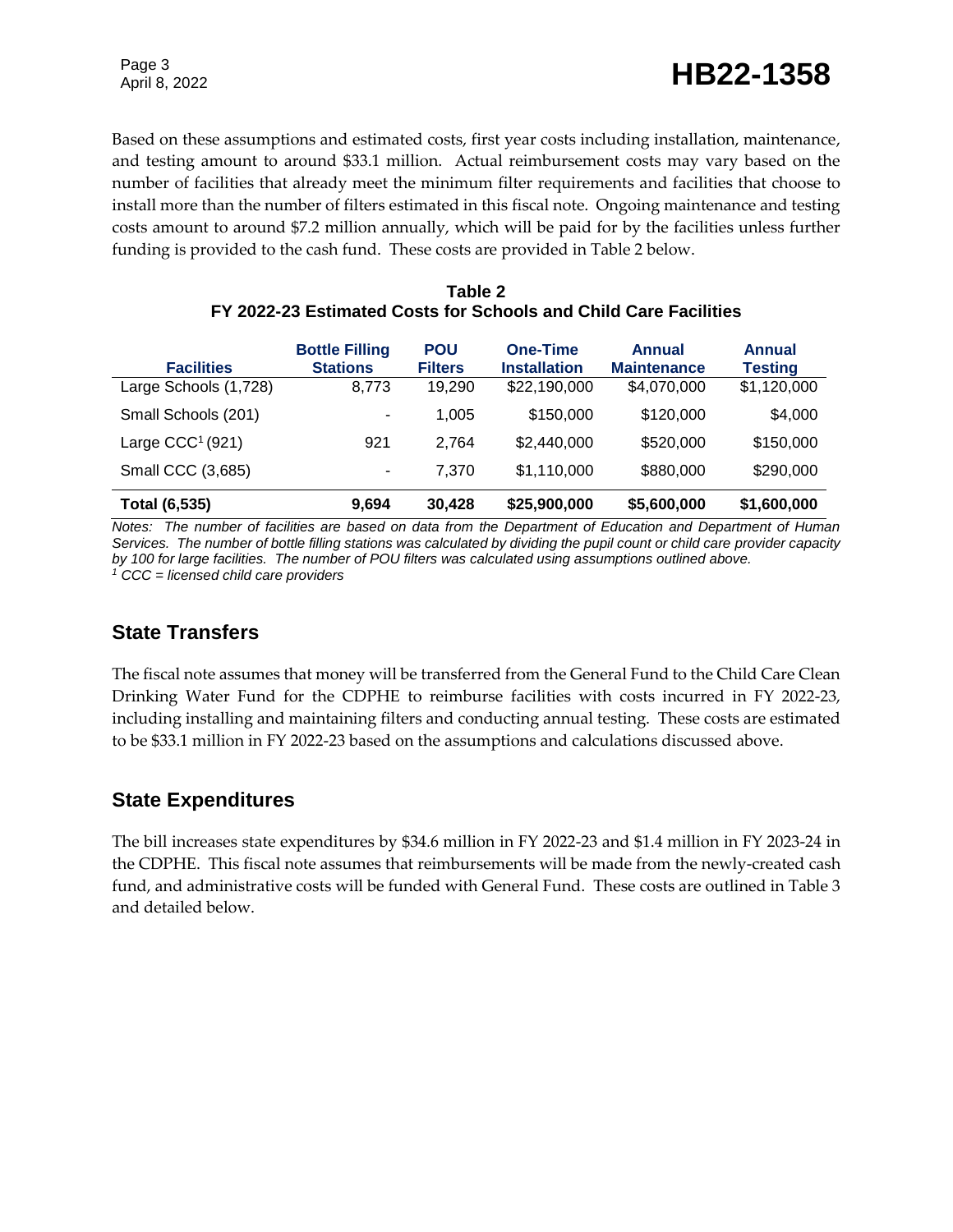### Page 4<br>April 8, 2022 **HB22-1358**

|                                                    |                  | FY 2022-23     | FY 2023-24      |
|----------------------------------------------------|------------------|----------------|-----------------|
| <b>Department of Public Health and Environment</b> |                  |                |                 |
| <b>Personal Services</b>                           |                  | \$632,477      | \$843,303       |
| <b>Operating Expenses</b>                          |                  | \$11,745       | \$14,175        |
| <b>Capital Outlay Costs</b>                        |                  | \$68,200       |                 |
| Computer Programming                               |                  | \$505,498      | \$98,284        |
| Software Licensing and Storage                     |                  | \$71,250       | \$71,250        |
| Communication and Translation                      |                  | \$17,500       | \$17,500        |
| <b>Reimbursement Funds</b>                         |                  | \$33,100,000   |                 |
| Centrally Appropriated Costs <sup>1</sup>          |                  | \$157,084      | \$394,982       |
|                                                    | Total            | \$34,563,754   | \$1,439,494     |
|                                                    | <b>Total FTE</b> | <b>8.0 FTE</b> | <b>10.5 FTE</b> |

#### **Table 3 State Expenditures Under HB22-1358**

*<sup>1</sup>Centrally appropriated costs are not included in the bill's appropriation.*

**Department of Public Health and Environment.** The CDPHE will incur ongoing staff and information technology expenditures beginning in FY 2022-23 to develop a web portal, provide training and support to facilities in meeting the compliance requirements, process reimbursements, and manage the reporting of test results.

- *Personal services.* Beginning in FY 2022-23, the CDPHE will require 2.5 FTE to process reimbursements, estimated at less than 1 hour for the 6,535 entities submitting reimbursement requests. An additional 8.0 FTE will provide virtual training and support to facilities in accessing and using the web portal, developing maintenance plans, conducting annual testing, uploading test results, and providing guidance on any needed remediation efforts. This level of staffing is adequate to provide up to 3 hours of support per facility annually, as well as data and program management support. Staff will also review and post test results and compile annual reports for the relevant legislative committees. Staff costs include capital and operating expenses, reflect the General Fund pay date shift in FY 2022-23, and assume a September 1 start date. Staffing costs have not been estimated beyond FY 2023-24, but are assumed to decrease.
- *Communication and translation materials.* The CDPHE will develop and translate communication materials to provide outreach and support to facilities regarding the web portal, training sessions, and other training materials to support compliance. These costs are estimated at \$17,500 annually.
- *Web portal*. The CDPHE will develop a web portal for facilities to submit reimbursement and annual testing results. The CDPHE require 4,200 hours of computer programming provided by the Office of Information Technology at \$505,498 in FY 2022-23, with ongoing maintenance costs of \$98,284. CDPHE will incur \$71,250 in costs annually for software licensing and cloud storage. These estimates are based on experience with a similar drinking water portal currently used to regulate public water systems and permittees.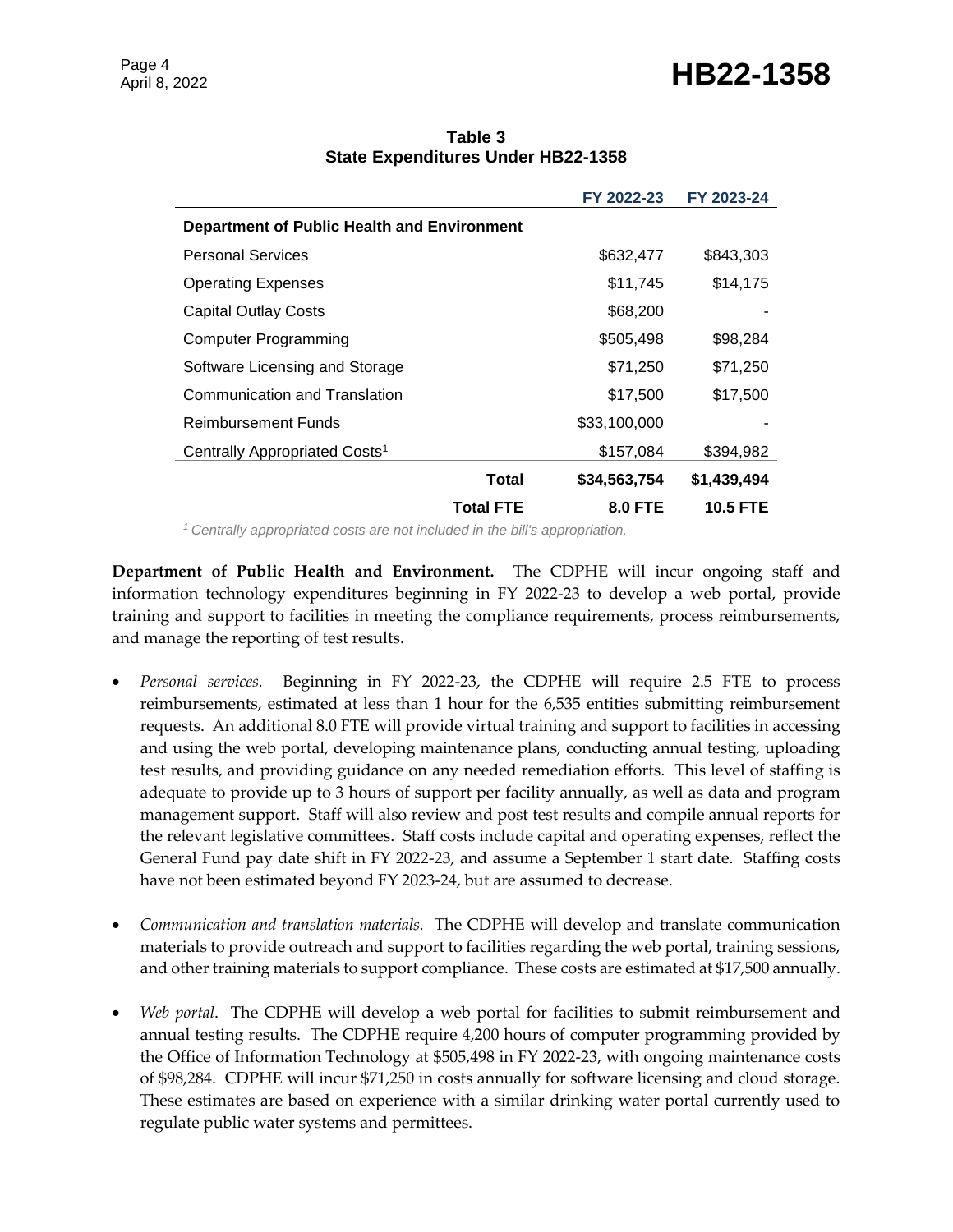*Reimbursements.* As discussed in the Assumptions section above, the CDPHE will distribute reimbursement to facilities for the costs of installation, maintenance, and testing in the first year.

**Centrally appropriated costs.** Pursuant to a Joint Budget Committee policy, certain costs associated with this bill are addressed through the annual budget process and centrally appropriated in the Long Bill or supplemental appropriations bills, rather than in this bill. These costs, which include employee insurance and supplemental employee retirement payments, are shown in Table 3.

### **Other Budget Impacts**

**General Fund Reserve.** Under current law, an amount equal to 15 percent of General Fund appropriations must be set aside in the General Fund statutory reserve beginning in FY 2022-23. Based on this fiscal note, the bill is expected to increase the amount of General Fund held in reserve by the amounts shown in Table 1, which will decrease the amount of General Fund available for other purposes.

### **School Districts**

School districts will incur costs to comply with the filter installation, maintenance, remediation, and testing requirements of the bill. First year costs are assumed to be reimbursed by CDPHE. Beginning in FY 2023-24, maintenance and testing costs are estimated to be \$7.2 million annually and assumed to be covered by school districts. To the extent that additional funds are deposited in the cash fund, additional resources may be available for reimbursement.

### **Effective Date**

The bill takes effect 90 days following adjournment of the General Assembly sine die, assuming no referendum petition is filed.

### **State Appropriations**

For FY 2022-23, the bill requires the following appropriations:

- \$33.1 million from the General Fund to the Child Care Clean Drinking Water Fund with a corresponding appropriation from the Child Care Clean Drinking Water Fund to the CDPHE; and
- \$1,306,670 from the General Fund to the CDPHE, and 8.0 FTE; of which, \$505,498 is reappropriated to the Office of Information Technology.

### **Departmental Difference**

The CDPHE estimates that the bill will increase its expenditures by \$47.8 million and 78.2 FTE in FY 2022-23 and \$14.3 million and 56.1 FTE in FY 2023-24. These estimates are based on a number of assumptions that differ from the assumptions used in this fiscal note. First, CDPHE assumes that each